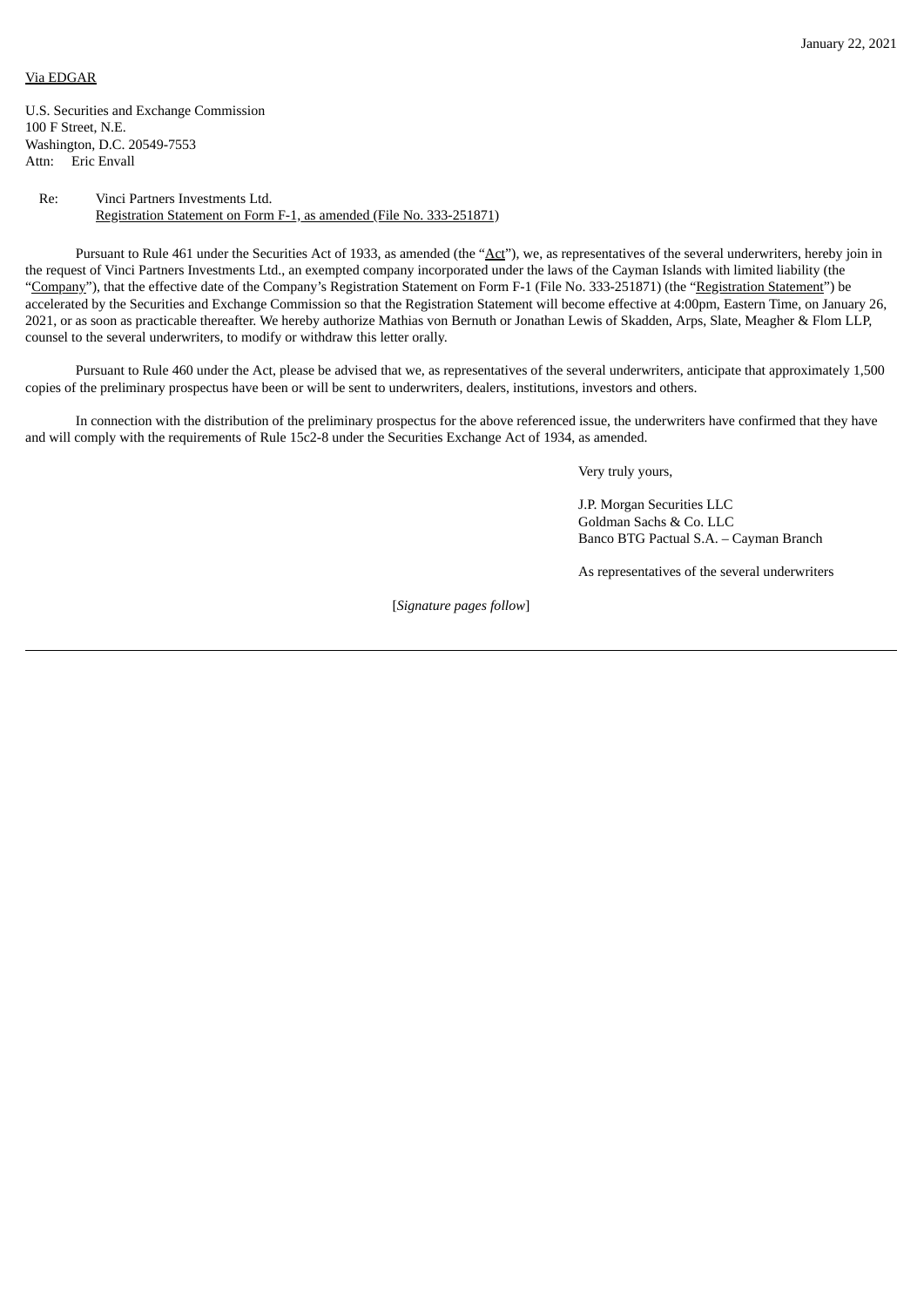J.P. Morgan Securities LLC

By: /s/ Drummond Rice Name: Drummond Rice Title: Executive Director

[*Signature Page to Acceleration Request Letter from the Underwriters*]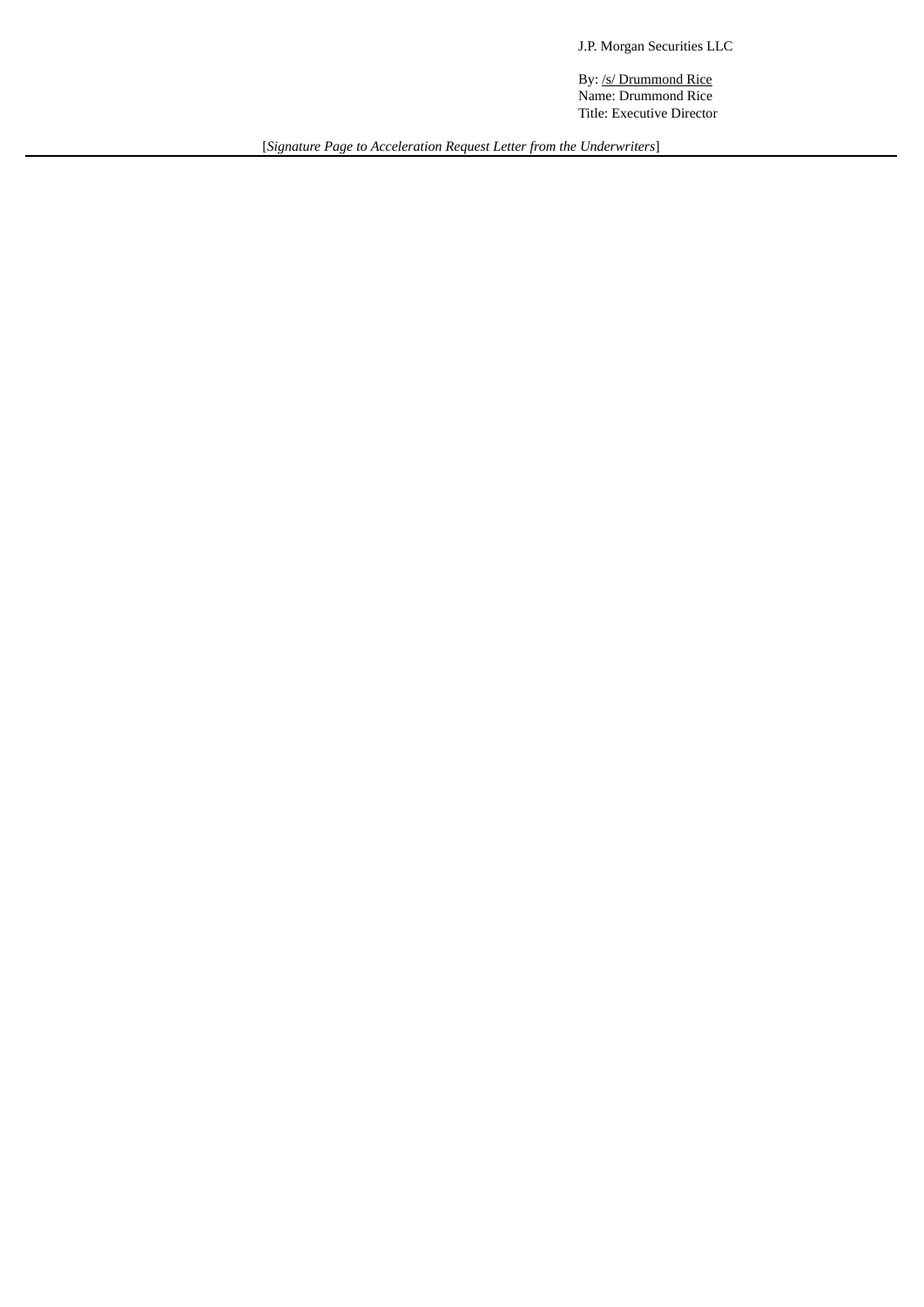Goldman Sachs & Co. LLC

By: /s/ Facundo Vazquez Name: Facundo Vazquez Title: Managing Director

[*Signature Page to Acceleration Request Letter from the Underwriters*]